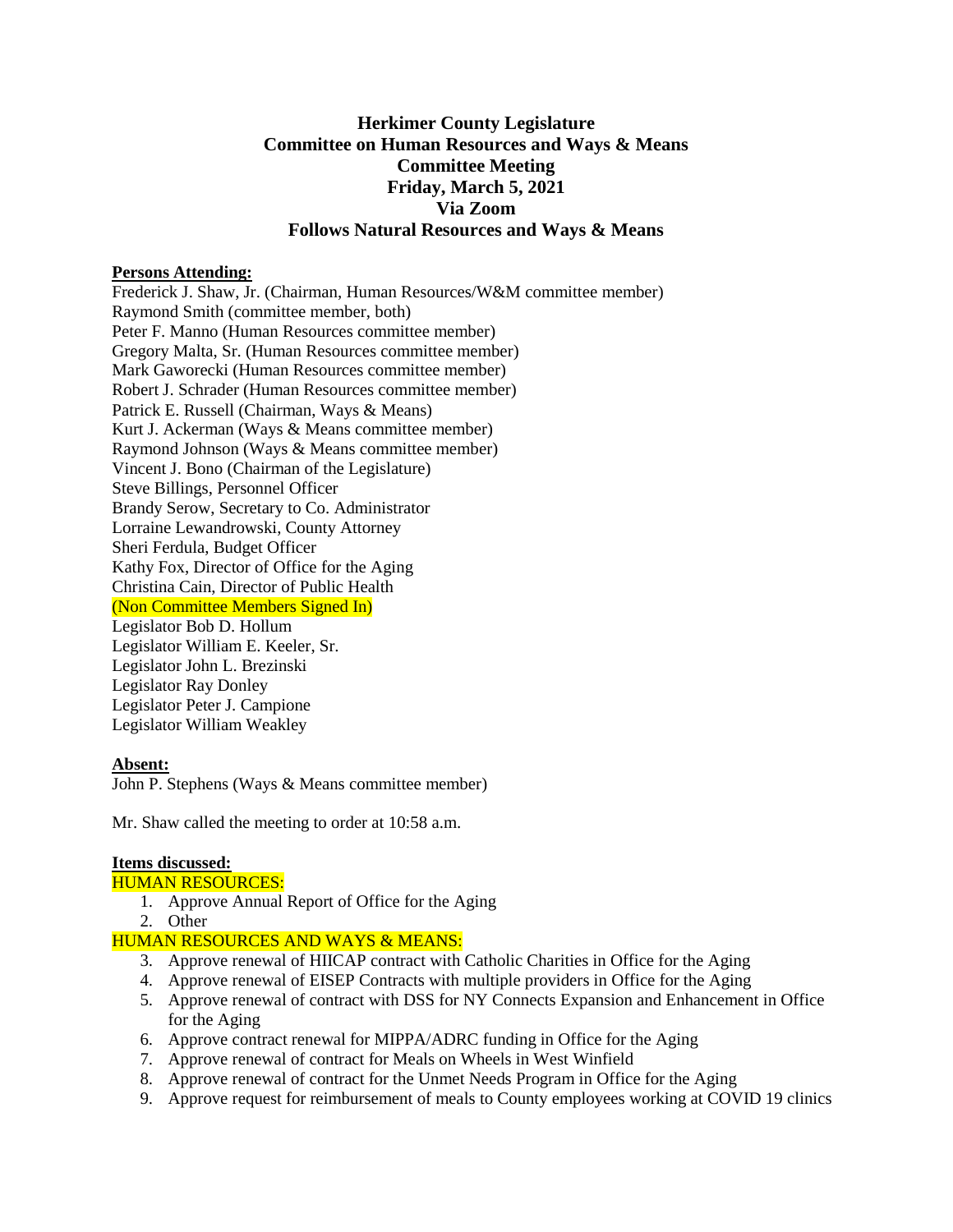- 10. Amend Res. No. 6 of 2021 in connection with System of Care Grant in Public Health
- 11. Authorize contracts with ICAN and Catholic Charities in connection with System of Care Grant in Public Health
- 12. Accept EI Grant and authorize Chairman to e-sign in Public Health
- 13. Part time vaccinator
- 14. Other

# **Committee Vote Record:**

## HUMAN RESOURCES:

Mr. Shaw: "Number one on the agenda is to approve the Annual Report of Office for the Aging. Are you on Kathy? "

Kathy Fox: "I am."

Mr. Shaw: "Anything you would like to highlight on the report?"

Kathy Fox: "Just that it is about \$20,000 less than last year so revenues were definitely down. I think part of it was due to our congregate sites not being open and our homemaker services did not run for part of the year due to the COVID situation so I think that is definitely part of it."

Mr. Shaw: "I will make a motion to approve, can I get a second?"

Item #1 – On motion of Mr. Shaw, seconded by Mr. Manno for Human Resources, Item #1 was voted on, approved and moved for Resolution. Unanimous.

Item  $#2 - N/A$ 

# HUMAN RESOURCES AND WAYS & MEANS:

Mr. Shaw: "Number three approve renewal of HIICAP contract with Catholic Charities in Office for the Aging. Kathy, is there anything to highlight on this?"

Kathy Fox: "No. This is just our annual contract with our Health Insurance Information Assistance Program that we contract with Catholic Charities. They continue to do a great job. This is something we don't go out to bid for. They are highly trained jobs that they have to do with the health insurance counseling so it is in the amount of \$36,000."

Item #3 – On motion of Mr. Bono, seconded by Mr. Smith for Human Resources and on motion of Mr. Shaw, seconded by Mr. Bono for Ways & Means, Item #3 was voted on, approved and moved for Resolution. Unanimous. Absent: 1.

Mr. Shaw: "Approve renewal of EISEP Contracts with multiple providers in Office for the Aging. Anything on that one Kathy?"

Kathy Fox: "This is our Expanded In-Home Services for the Elderly Program. This helps out with personal care shopping for individuals who can't do it for themselves. This program allows older adults to be able to stay in their homes. We are contracting with At Home Care. All of the rates from this year have gone up but that's to be expected. So, At Home Care, we are contracting with DSS, we contract with them for case management which they have done for many years for us. HASCA, Home Aide Service of the Central Adirondacks, Resource Center for Independent Living where the adult gets to pick who comes in their home. Our US Care System and also a new one this year, Home-Health Care Partners."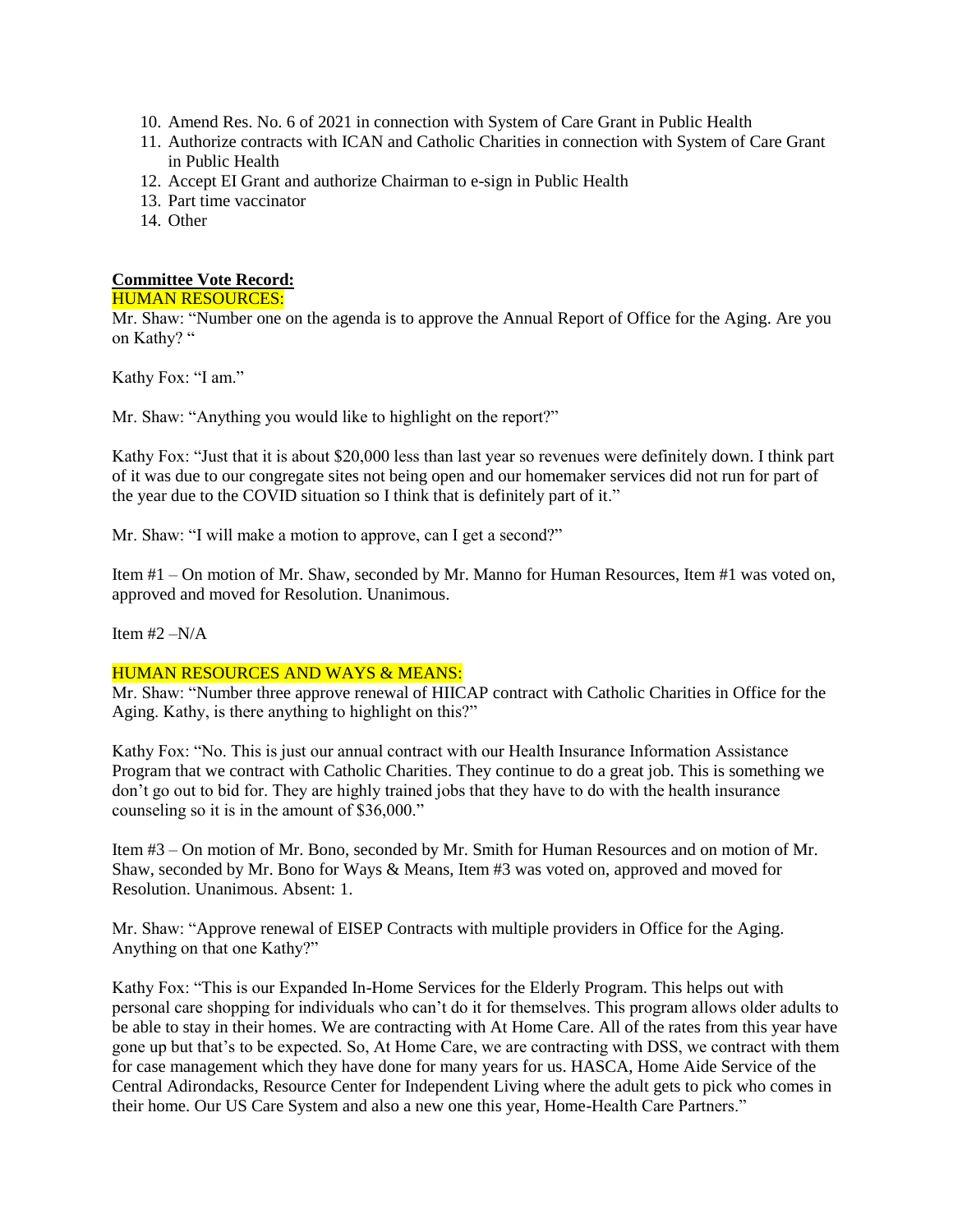Item #4 – On motion of Mr. Smith, seconded by Mr. Schrader for Human Resources and on motion of Mr. Smith, seconded by Mr. Shaw for Ways & Means, Item #4 was voted on, approved and moved for Resolution. Unanimous. Absent: 1.

Mr. Shaw: "Next one is approve renewal of contract with DSS for NY Connects Expansion and Enhancement in Office for the Aging. Anything we should know about Kathy?"

Kathy Fox: "This is just an annual contract with DSS to help us with obtaining in-home services."

Item #5 – On motion of Mr. Schrader, seconded by Mr. Gaworecki for Human Resources and on motion of Mr. Smith, seconded by Mr. Johnson for Ways & Means, Item #5 was voted on, approved and moved for Resolution. Unanimous. Absent: 1.

Mr. Shaw: "Next one is approve contract renewal for MIPPA/ADRC funding in Office for the Aging."

Kathy Fox: "This is just an annual contract with Catholic Charities."

Item #6 – On motion of Mr. Bono, seconded by Mr. Smith for Human Resources and on motion of Mr. Bono, seconded by Mr. Smith for Ways & Means, Item #6 was voted on, approved and moved for Resolution. Unanimous. Absent: 1.

Mr. Shaw: "Next one approve renewal of contract for Meals on Wheels in West Winfield."

Kathy Fox: "This went up by \$0.10 per meal so it is \$6.94 per meal plus the additional \$6.25 per day for packing because at this point we are not having any of our congregate sites open so they actually package the meals for us which is an additional cost for them but the \$6.25 per day is pretty cheap for the packaging. It will be about \$103,000 annually but that's with a total of 60 meals per day which we are not serving that many people in that area. We like to have the amount of meals up there just in case we reach that point, we don't have to come back to the Legislature for approval."

Mr. Schrader: "Kathy, are they worried about the escalating gas prices? Did we put in the escalation cost on there for them or no?"

Kathy Fox: "They do delivery if our meal site is open. They deliver the food to the meal site so it's \$4.00 per day. I don't know if they did look into that but it's basically included here in the contract."

Mr. Schrader: "Okay. The only reason I say that, we all see the gas prices are flying up there and I'm sure they are going to continue for the next four years at least."

Item #7 – On motion of Mr. Schrader, seconded by Mr. Gaworecki for Human Resources and on motion of Mr. Smith, seconded by Mr. Shaw for Ways & Means, Item #7 was voted on, approved and moved for Resolution. Unanimous. Absent: 1.

Mr. Shaw: "Next one is approve renewal of contract for the Unmet Needs Program in Office for the Aging."

Kathy Fox: "This contract is just with Plan It Staffing. They are a consumer directed program so they basically allow the older adult to pick their own worker and then they pay them their salary infringe. They take care of that. It's in the amount of \$10,000."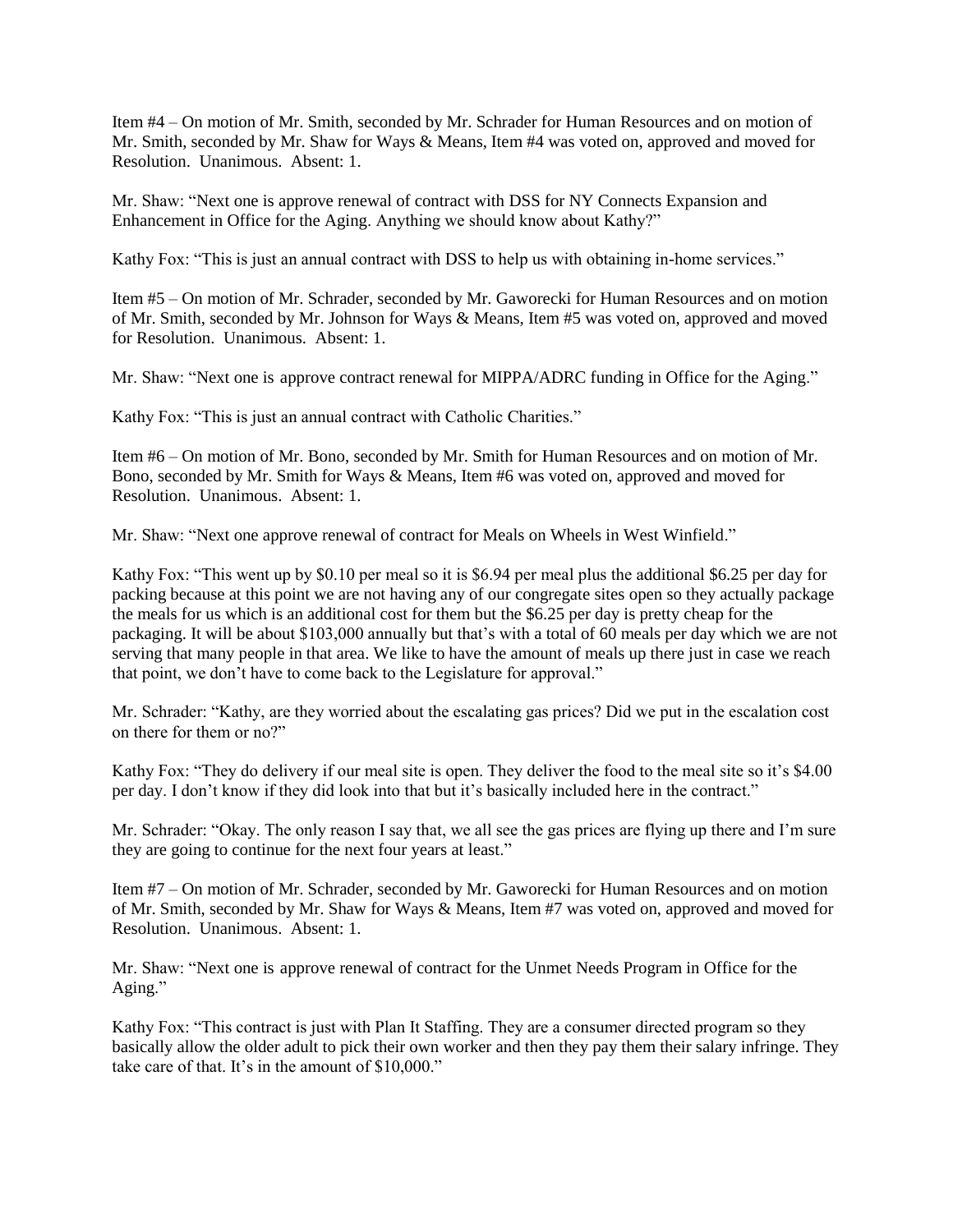Item #8 – On motion of Mr. Shaw, seconded by Mr. Schrader for Human Resources and on motion of Mr. Smith, seconded by Mr. Bono for Ways & Means, Item #8 was voted on, approved and moved for Resolution. Unanimous. Absent: 1.

Mr. Shaw: "Approve request for reimbursement of meals to County employees working at COVID-19 clinics."

Mr. Manno: "They did a great job at the College, Herkimer County College. I got my shots there and it was very efficient and very quick. They should be commended for the great job the Office for the Aging did."

Mr. Bono: "I just want to commend Kathy and her staff for stepping up and helping our senior citizens throughout COVID. If you don't know, Kathy and her staff took about 1,000 calls, actually more than that. They accommodated 1,000 of our senior citizens in getting vaccinated or helping them with paperwork. That was a big concern we had early on but she helped them. I think there were close to 400 left on the list and we are going to get those ones taken care of in conjunction with Kinney Drugs. She has been working hand in hand with Christina Cain and her staff in Public Health who have also done a great job so we are going to get those people vaccinated. We are also working on vaccines for the home bound so there is a plan coming about. We are looking at a few agencies, getting logistics taken care of and maybe Christina can touch on that later. So that's coming down the pipe but kudos to Kathy and her staff. We really appreciate what you have done for our elderly population. Thank you."

Mr. Schrader: "I want to say thank you Kathy. I have had a lot of people come up to me and say 'I'm not really sure who I spoke with in Office of the Aging but those people are wonderful' and I commend you very much. Thank you very much for being our person in that department."

Kathy Fox: "You are very welcome. My staff, they have done a great job. They worked on the weekends if any appointments were available, they are doing whatever they need to do. We actually had 1,800 people on a waiting list and we are under 300 now. They have done a phenomenal job."

Item #9 – On motion of Mr. Bono, seconded by Mr. Smith for Human Resources and on motion of Mr. Bono, seconded by Mr. Smith for Ways & Means, Item #9 was voted on, approved and moved for Resolution. Unanimous. Absent: 1.

Mr. Shaw: "Next on the agenda is amend Resolution number 6 of 2021 in connection with System of Care Grant in Public Health. Do you have anything on this Resolution Christina?"

Christina Cain: "No. This is just upping an amount that was put forward prior that needs to be corrected."

Item #10 – On motion of Mr. Shaw, seconded by Mr. Schrader for Human Resources and on motion of Mr. Smith, seconded by Mr. Russell for Ways & Means, Item #10 was voted on, approved and moved for Resolution. Unanimous. Absent: 1.

Mr. Shaw: "Next one is authorize contracts with ICAN and Catholic Charities in connection with System of Care Grant in Public Health."

Item #11 – On motion of Mr. Smith, seconded by Mr. Bono for Human Resources and on motion of Mr. Smith, seconded by Mr. Bono for Ways & Means, Item #11 was voted on, approved and moved for Resolution. Unanimous. Absent: 1.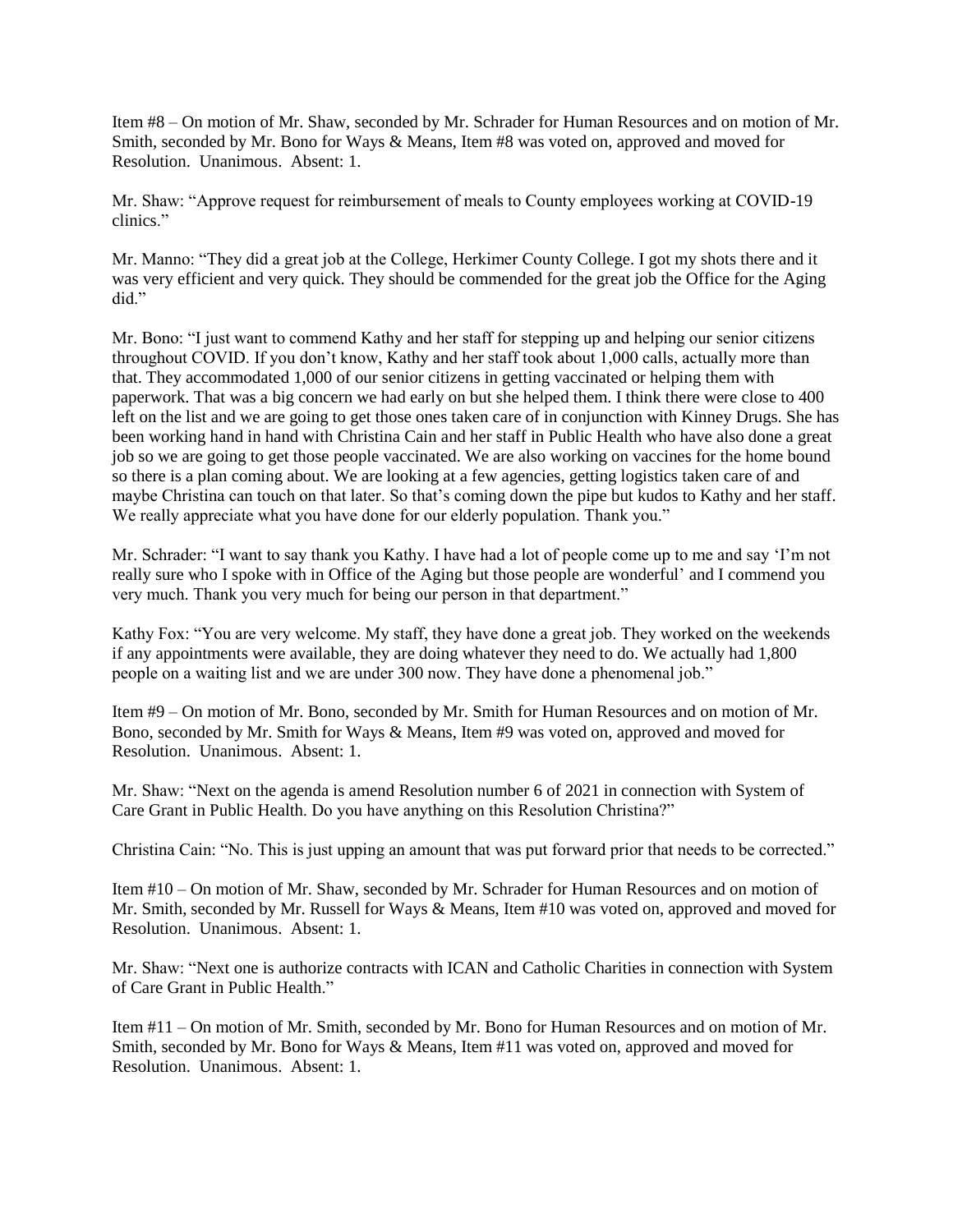Mr. Shaw: "Accept EI Grant and authorize Chairman to e-sign in Public Health. Do you want to explain this one Christina?"

Christina Cain: "Sure. This is just our annual EI grant for the Early Intervention Administration Program which most of you know is the program that helps manage kids with developmental delays or issues."

Item #12 – On motion of Mr. Shaw, seconded by Mr. Manno for Human Resources and on motion of Mr. Shaw, seconded by Mr. Smith for Ways & Means, Item #12 was voted on, approved and moved for Resolution. Unanimous. Absent: 1.

Mr. Shaw: "Last one on the agenda is they are looking for another nurse in Public Health to go house to house to give shots to the elderly. Do you want to explain a little more on that Christina?"

Christina Cain: "We recently were made aware that we would have an opportunity, unknown whether it is a one-time opportunity or a continuing opportunity, the State has changed its restrictions to give local health departments a chance to vaccinate the home bound population in our County. Given the fact that we have been going forward with vaccination clinics already, this is obviously a very large logistical challenge so that being said the only way that we could possibly do this is to go out during evening hours, weekends and potentially find some staff to relieve the nurses who are currently running PODs. Backfill those vaccinators because I cannot send volunteers or part-time folks into the homes. That falls under a different license for Public Health and it also comes with a whole group of other issues that need to be watched carefully and handled appropriately. With that being said it was put forward that we create a part-time vaccinator position that endcaps all of the eligible vaccinators. If we can go ahead and hire some of those folks and then put them in our PODs that will free up the nurses and then the nurses can go and vaccinate the home bound. On top of that, given that we are running PODs every day whether you are talking about first doses, second doses or some combination therein there is work piling up every day that my nurses would be handling on a normal day but because they are consistently and every day at the PODs, definitely those vaccinator positions at the PODS with allow my nurses to come back to the office at some frequency to keep everything else from spiraling out of control while we still continue to try and attack this pandemic."

Mr. Johnson: "I just have one question. This is more than one, right? We are going to hire more than one person part-time."

Christina Cain: "Yes Mr. Johnson. Ideally we would be hiring probably I would say at least eight to ten."

Mr. Johnson: "Oh good."

Christina Cain: "Because availability seems to be a big issue, the problem we run into with some of the volunteers, because we are utilizing volunteers at the PODs which I am comfortable with, but having that availability during the week and things can be kind of a barrier sometimes."

Mr. Bono: "Just for the record here and I'm sure you all know this, we just have our POD in our County available for vaccinations but you are certainly allowed to use any other PODs in the State whether it be a State run POD or Oneida County PODs that are set up. I know Oneida County got 5,300 doses the other day. They are setting up PODs. You can go on their website, you can go to Fulton or Montgomery County, so utilize all of those tools. It's not just our PODs, go where ever you can that is convenient for you. The vaccines are getting out there. We are finding more and more people have gotten the vaccine. I'm not saying there is no need for it but certainly the numbers are creeping up on us as far as people getting vaccinated. So utilize all of those tools and resources and we will be out of this quicker that you know it. Thank you."